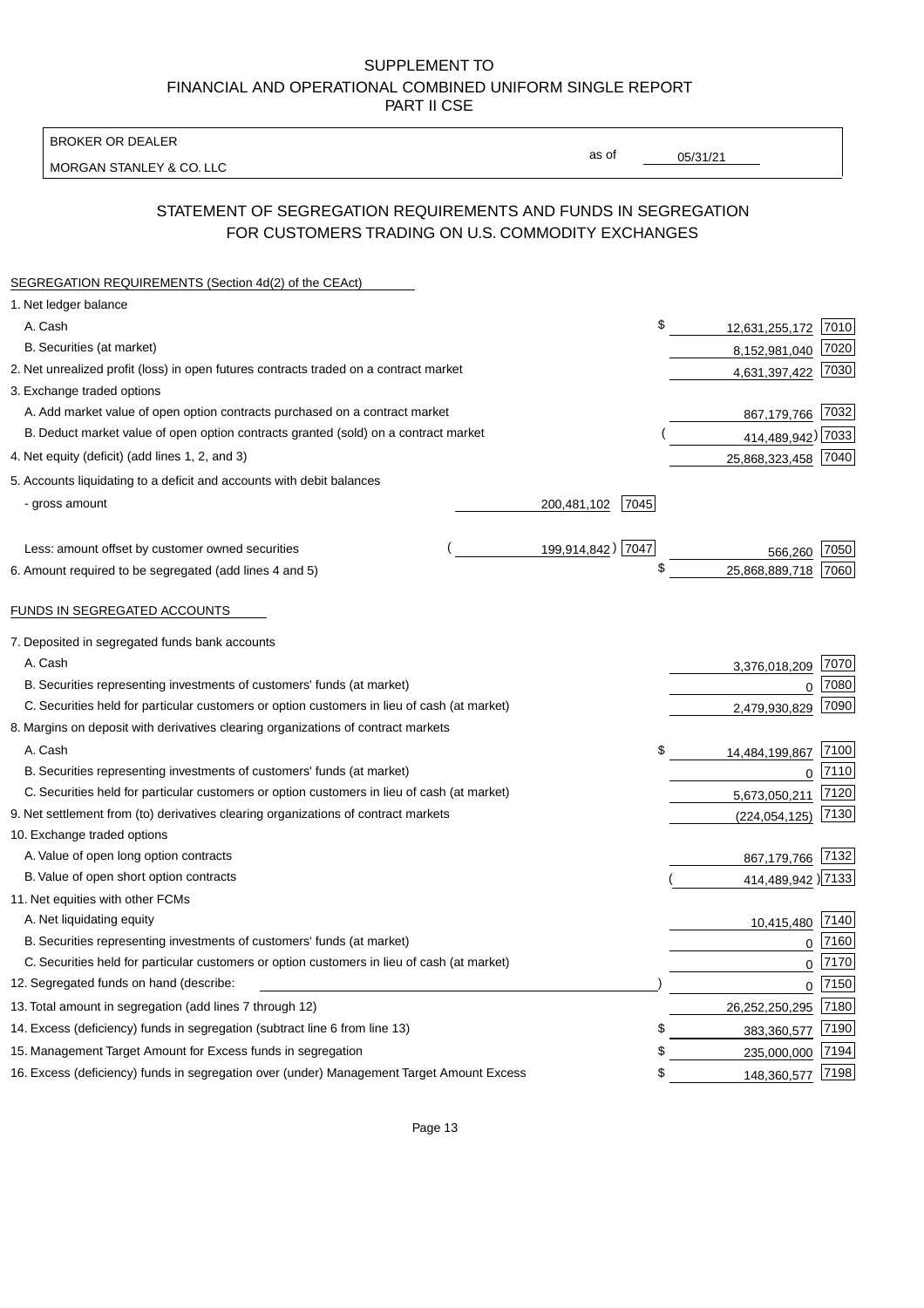| <b>BROKER OR DEALER</b>                                                                                  | as of                      |          |                  |
|----------------------------------------------------------------------------------------------------------|----------------------------|----------|------------------|
| MORGAN STANLEY & CO. LLC                                                                                 |                            | 05/31/21 |                  |
| STATEMENT OF SEGREGATION REQUIREMENTS AND FUNDS IN SEGREGATION<br>FOR CUSTOMERS' DEALER OPTIONS ACCOUNTS |                            |          |                  |
| 1. Amount required to be segregated in accordance<br>with Commission regulation 32.6                     |                            | \$       | 0<br>7200        |
| 2. Funds in segregated accounts                                                                          |                            |          |                  |
| A. Cash                                                                                                  | \$<br>7210<br><sup>0</sup> |          |                  |
| B. Securities (at market)<br>C. Total                                                                    | $0$  7220                  |          | 7230<br>$\Omega$ |
| 3. Excess (deficiency) funds in segregation                                                              |                            |          |                  |
| (subtract line 2.C from line 1)                                                                          |                            |          | 0 7240           |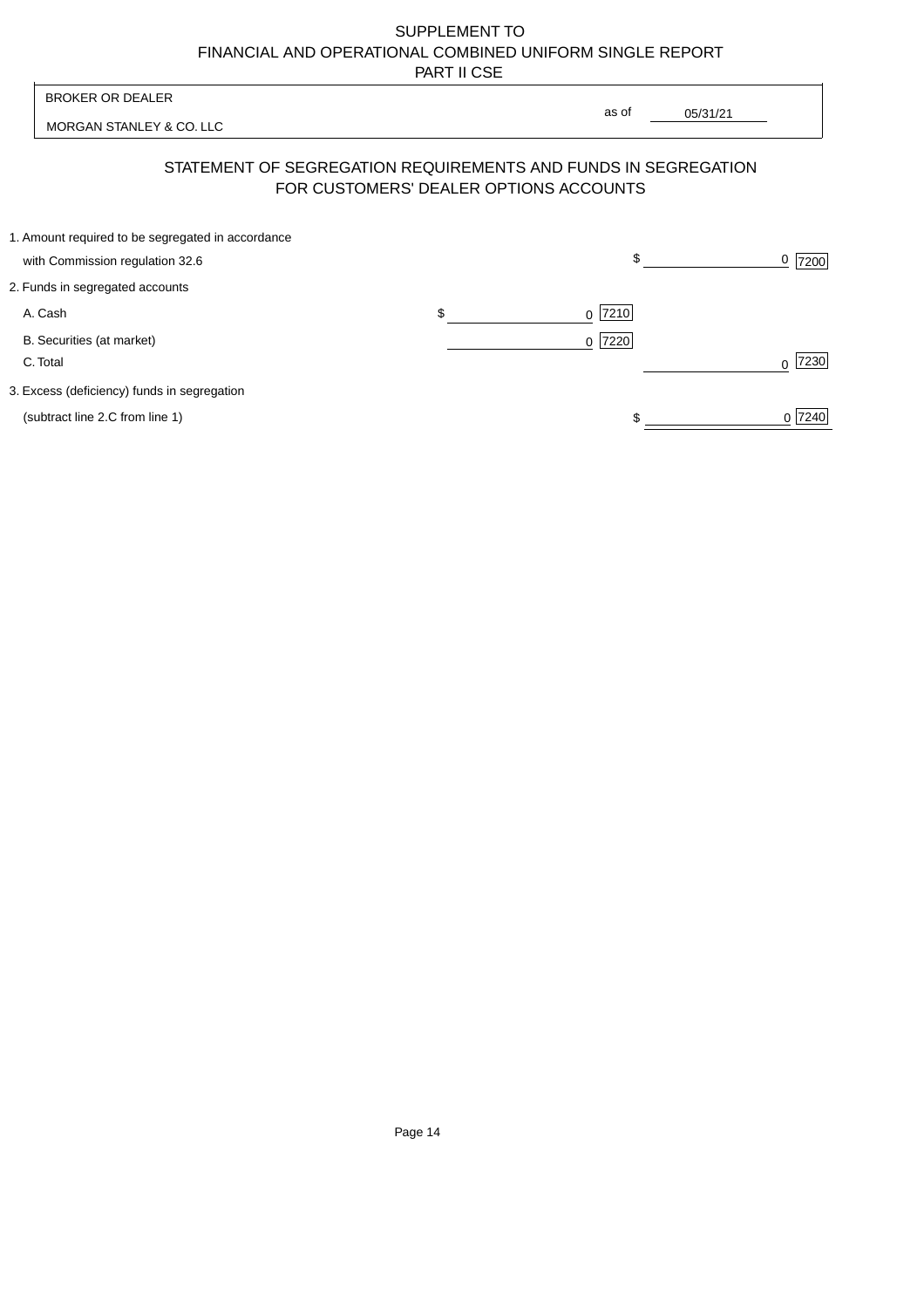PART II CSE

MORGAN STANLEY & CO. LLC and the contract of the contract of the contract of the contract of the contract of the contract of the contract of the contract of the contract of the contract of the contract of the contract of t BROKER OR DEALER

as of

### STATEMENT OF SECURED AMOUNTS AND FUNDS HELD IN SEPARATE ACCOUNTS PURSUANT TO COMMISSION REGULATION 30.7

#### FOREIGN FUTURES AND FOREIGN OPTIONS SECURED AMOUNTS

| Amount required to be set aside pursuant to law, rule or regulation of a foreign government<br>or a rule of a self-regulatory organization authorized thereunder |  |                    | \$ | 0              | 7305 |
|------------------------------------------------------------------------------------------------------------------------------------------------------------------|--|--------------------|----|----------------|------|
| 1. Net ledger balance - Foreign Futures and Foreign Option Trading - All Customers                                                                               |  |                    |    |                |      |
| A. Cash                                                                                                                                                          |  |                    | \$ | 4,745,007,876  | 7315 |
| B. Securities (at market)                                                                                                                                        |  |                    |    | 2,141,726,971  | 7317 |
| 2. Net unrealized profit (loss) in open futures contracts traded on a foreign board of trade                                                                     |  |                    |    | 989,948,003    | 7325 |
| 3. Exchange traded options                                                                                                                                       |  |                    |    |                |      |
| A. Market value of open option contracts purchased on a foreign board of trade                                                                                   |  |                    |    | 37, 172, 357   | 7335 |
| B. Market value of open contracts granted (sold) on a foreign board of trade                                                                                     |  |                    |    | (31, 351, 380) | 7337 |
| 4. Net equity (deficit) (add lines 1.2. and 3.)                                                                                                                  |  |                    | \$ | 7,882,503,827  | 7345 |
| 5. Accounts liquidating to a deficit and accounts with                                                                                                           |  |                    |    |                |      |
| debit balances - gross amount                                                                                                                                    |  | 7351<br>35,820,947 |    |                |      |
| Less: amount offset by customer owned securities                                                                                                                 |  | 34,255,487) 7352   |    | 1,565,460      | 7354 |
| 6. Amount required to be set aside as the secured amount - Net Liquidating Equity Method (add lines 4 and 5)                                                     |  |                    | \$ | 7,884,069,287  | 7355 |
| 7. Greater of amount required to be set aside pursuant to foreign jurisdiction (above) or line 6.                                                                |  |                    | \$ | 7,884,069,287  | 7360 |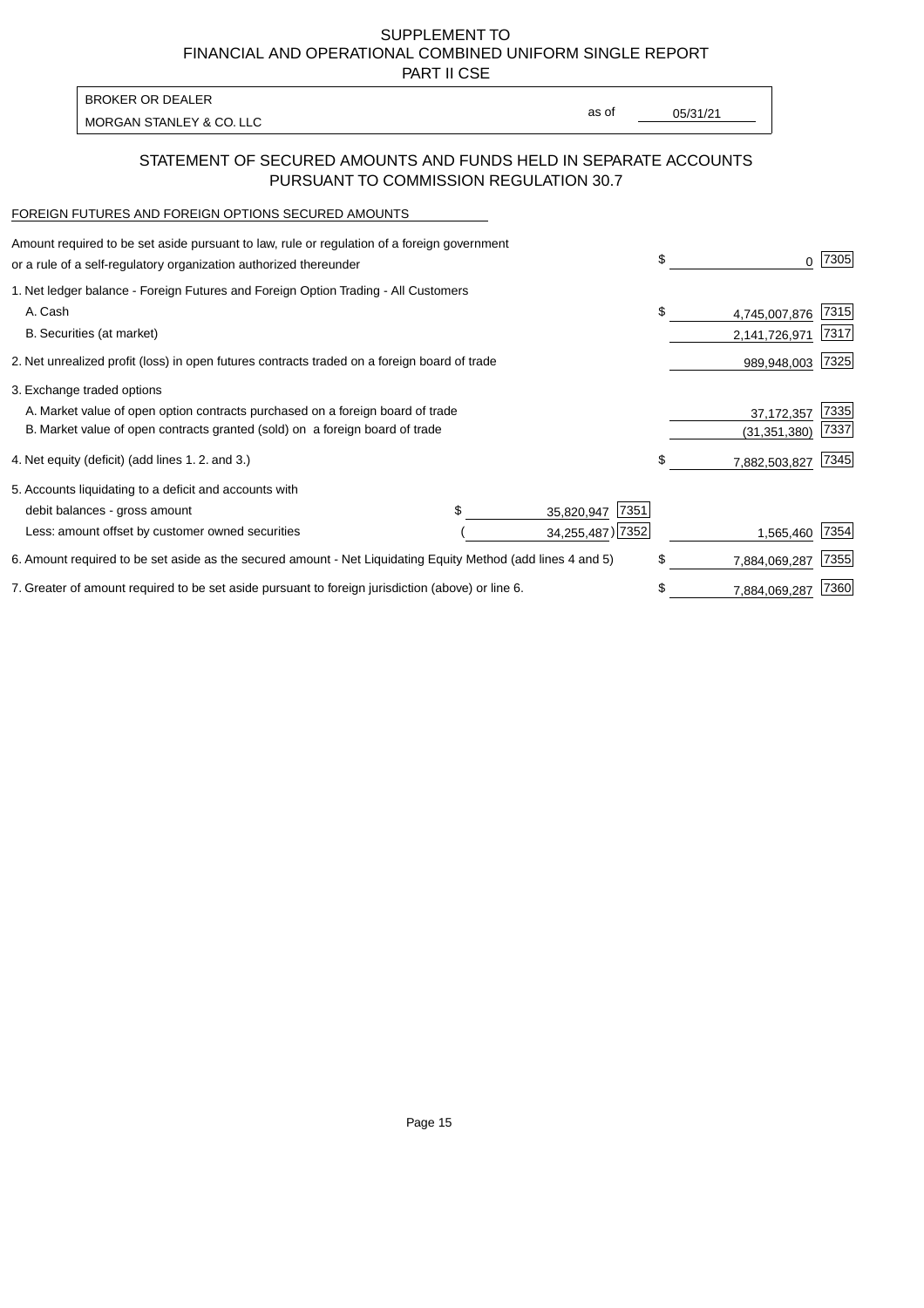BROKER OR DEALER

MORGAN STANLEY & CO. LLC

05/31/21 as of

## STATEMENT OF SECURED AMOUNTS AND FUNDS HELD IN SEPARATE ACCOUNTS PURSUANT TO COMMISSION REGULATION 30.7

### FUNDS DEPOSITED IN SEPARATE REGULATION 30.7 ACCOUNTS

| 1. Cash in banks                                                                       |      |                                    |             |                    |
|----------------------------------------------------------------------------------------|------|------------------------------------|-------------|--------------------|
| A. Banks located in the United States                                                  | \$   | 650,507,778                        | 7500        |                    |
| B. Other banks qualified under Regulation 30.7                                         |      |                                    |             |                    |
| Name(s):                                                                               | 7510 | 572,288,044 7520 \$                |             | 1,222,795,822 7530 |
| 2. Securities                                                                          |      |                                    |             |                    |
| A. In safekeeping with banks located in the United States                              | \$   | 550,368,996 7540                   |             |                    |
| B. In safekeeping with other banks qualified under Regulation 30.7                     |      |                                    |             |                    |
| Name(s):                                                                               | 7550 | 45,158,507                         | 7560        | 595,527,503 7570   |
| 3. Equities with registered futures commission merchants                               |      |                                    |             |                    |
| A. Cash                                                                                | \$   | 16,751,204                         | 7580        |                    |
| <b>B.</b> Securities                                                                   |      |                                    | $0$ 7590    |                    |
| C. Unrealized gain (loss) on open futures contracts                                    |      | 6,235,253                          | 7600        |                    |
| D. Value of long option contracts                                                      |      |                                    | $0$ 7610    |                    |
| E. Value of short option contracts                                                     |      |                                    | $0)$ 7615   | 22,986,457 7620    |
| 4. Amounts held by clearing organizations of foreign boards of trade                   |      |                                    |             |                    |
| Name(s):                                                                               | 7630 |                                    |             |                    |
| A. Cash                                                                                | \$   |                                    | 0 7640      |                    |
| <b>B.</b> Securities                                                                   |      |                                    | $0$ 7650    |                    |
| C. Amount due to (from) clearing organizations - daily variation                       |      | 0                                  | 7660        |                    |
| D. Value of long option contracts                                                      |      |                                    | 0 7670      |                    |
| E. Value of short option contracts                                                     |      |                                    | $_0$ ) 7675 | 0 7680             |
| 5. Amounts held by members of foreign boards of trade<br>Name(s):                      | 7690 |                                    |             |                    |
| A. Cash                                                                                | \$   | 3,726,769,199 7700                 |             |                    |
| <b>B.</b> Securities                                                                   |      | 1,546,199,468 7710                 |             |                    |
| C. Unrealized gain (loss) on open futures contracts                                    |      | 983,712,750 7720                   |             |                    |
| D. Value of long option contracts                                                      |      | 37,172,357 7730                    |             |                    |
| E. Value of short option contracts                                                     |      | $(31,351,380)$ <sup>)</sup> [7735] |             | 6,262,502,394 7740 |
| 6. Amounts with other depositories designated by a foreign board of trade<br>Name(s):  | 7750 |                                    |             | 0 7760             |
| 7. Segregated funds on hand (describe:                                                 |      |                                    |             | 0 7765             |
| 8. Total funds in separate section 30.7 accounts                                       |      |                                    |             | 8,103,812,176 7770 |
| 9. Excess (deficiency) set Aside Funds for Secured Amount (subtract Line 7 Secured     |      |                                    |             |                    |
| Statement page 15 from Line 8)                                                         |      |                                    | \$          | 219,742,889 7380   |
| 10. Management Target Amount for Excess funds in separate section 30.7 accounts        |      |                                    | \$          | 140,000,000 7780   |
| 11. Excess (deficiency) funds in separate 30.7 accounts over (under) Management Target |      |                                    | \$          | 79,742,889 7785    |

Page 16